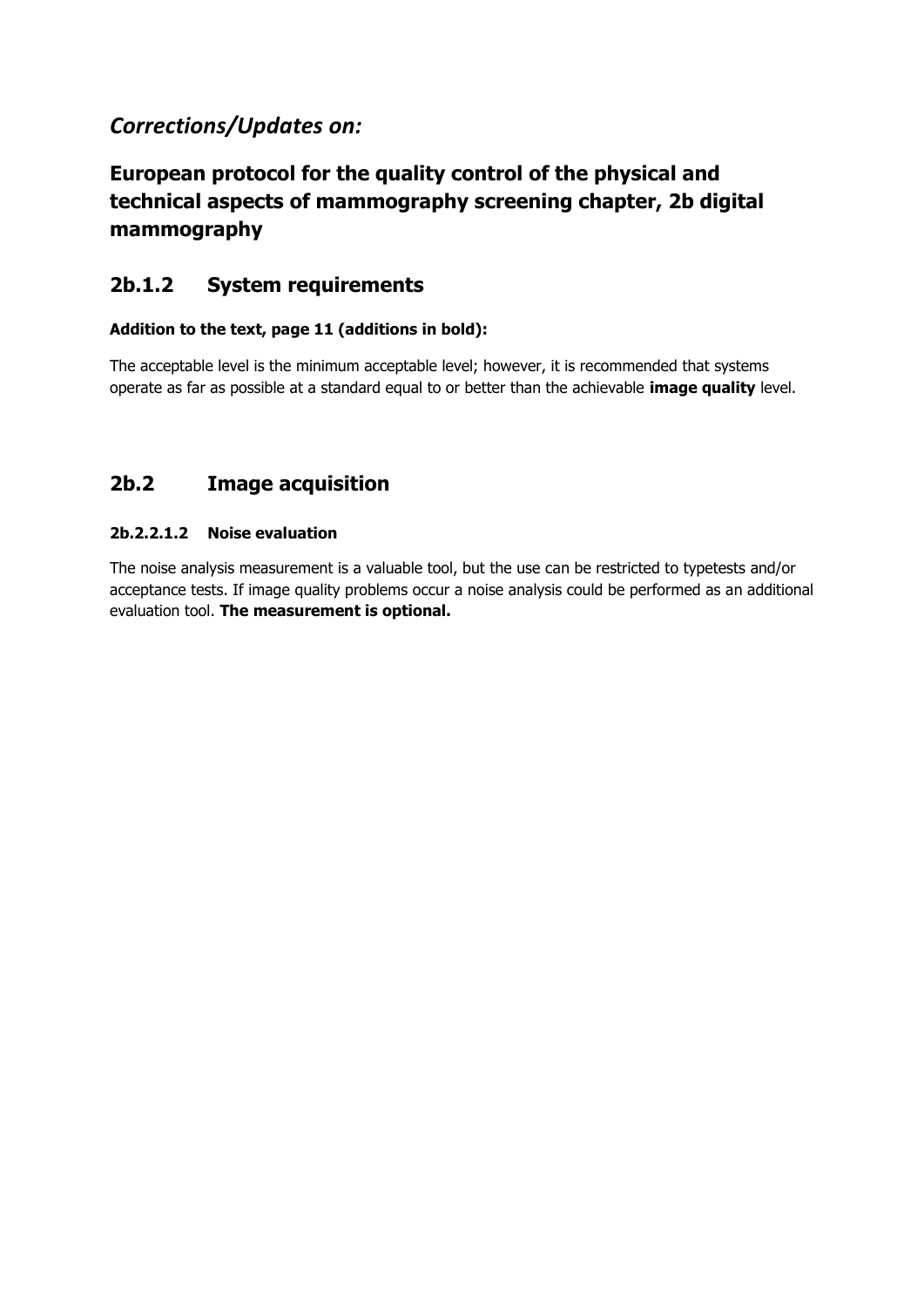# **2b.2.3 Dosimetry**

### **2b.2.3.1 Dose to typical breasts simulated with PMMA**

The limiting values on dosimetry for digital mammography are based on measured dose values in screen-film mammography using the principle that a new technique (digital mammography at that time) should perform equally or better than the existing technology (screen-film). Consequently the limiting values include the response of screen-film and the workings of the AEC of screen-film systems. For 2cm of PMMA (equivament breasts of 2.1cm), the achievable and acceptable levels mentioned in the previous version of the guidelines were difficult to comply with when using digital mammography systems.

Given the above, and keeping in mind that glandular dose for women with thin breasts is already lower than the dose for women with thicker breasts, the limiting values for the 2.1 cm breast and the 2.0 cm PMMA thickness are raised slightly.

| Thickness of         | Equivalent           | Average glandular dose to |            | Average glandular dose to |            |
|----------------------|----------------------|---------------------------|------------|---------------------------|------------|
| <b>PMMA</b>          | breast               | equivalent breasts        |            | equivalent breasts        |            |
|                      | thickness            | <b>Current Guidelines</b> |            | <b>Updated</b>            |            |
|                      |                      | acceptable level          | achievable | acceptable                | achievable |
|                      |                      |                           | level      | level                     | level      |
| $\lceil$ cm $\rceil$ | $\lceil$ cm $\rceil$ | [mGy]                     | [mGy]      | [mGy]                     | [mGy]      |
| 2.0                  | 2.1                  | $≤1.0$                    | ≤0.6       | $\leq 1.2$                | $≤0.8$     |
| 3.0                  | 3.2                  | $\leq 1.5$                | $≤1.0$     | $≤1.5$                    | $≤1.0$     |
| 4.0                  | 4.5                  | $≤2.0$                    | $≤1.6$     | $≤2.0$                    | $≤1.6$     |
| 4.5                  | 5.3                  | $\leq$ 2.5                | $≤2.0$     | ≤2.5                      | $≤2.0$     |
| 5.0                  | 6.0                  | $≤3.0$                    | $\leq$ 2.4 | $≤3.0$                    | $\leq 2.4$ |
| 6.0                  | 7.5                  | $≤4.5$                    | $≤3.6$     | $≤4.5$                    | $≤3.6$     |
| 7.0                  | 9.0                  | $≤6.5$                    | $\leq 5.1$ | $\leq 6.5$                | $≤5.1$     |

**Table S1.4: Dose levels for typical breasts simulated with PMMA**